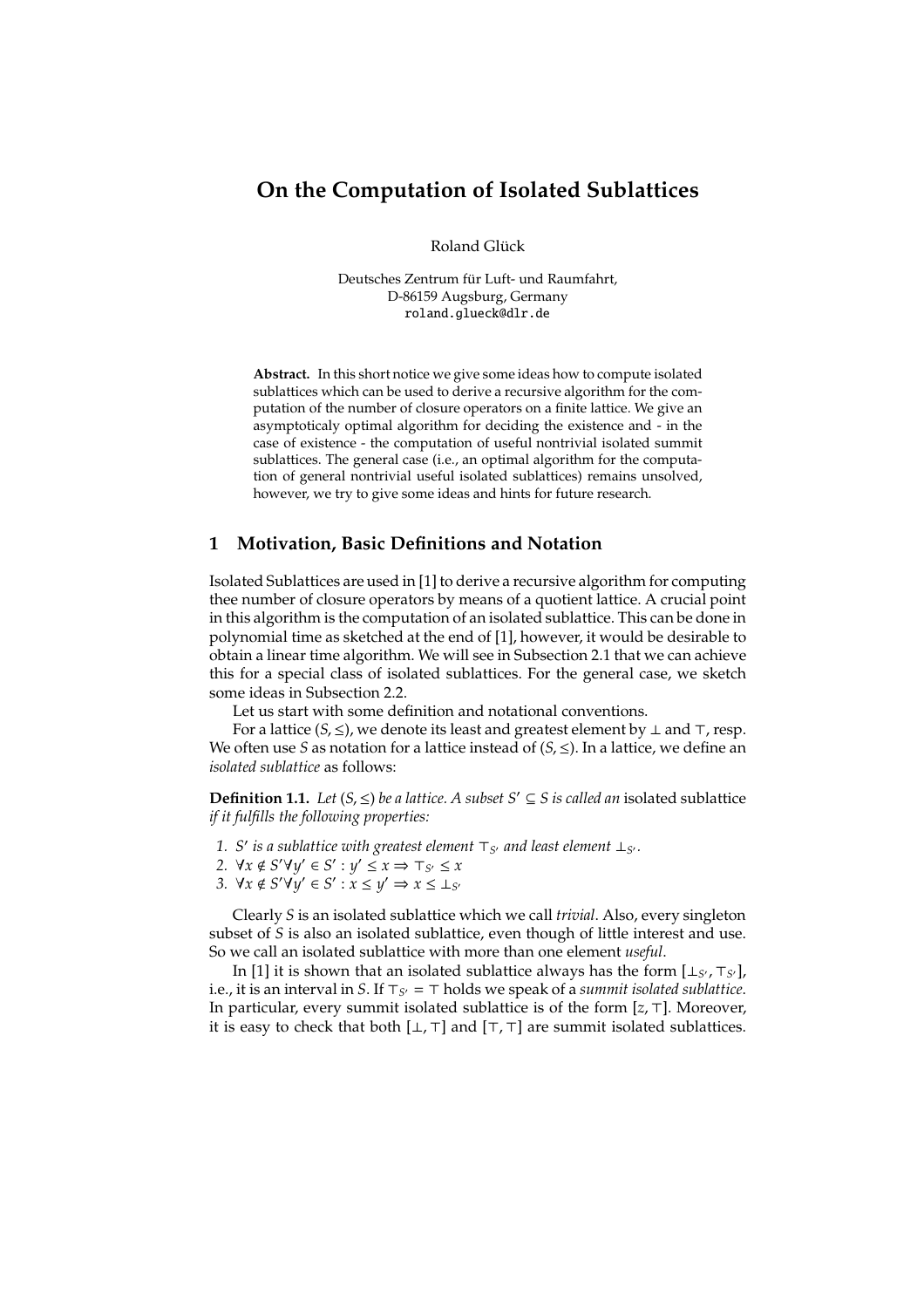2 R. Glück

However, they are of no interest here because they do not lead to progress in the algorithm from [1].

In order to make use of isolated sublattices we need an algorithm for computing isolated sublattices in an finite lattice. Therefore, we assume that the lattice is given by its Hasse diagram as a directed graph  $G = (S, E)$  where the edges point "upwards". i.e.,  $(u, v) \in E$  implies  $u < v$ . For the reverse graph of  $G = (S, E)$  we use the notation  $G^{\leftarrow} = (S, E^{\leftarrow})$  and for its undirected version we write  $G^{\leftrightarrow}$ ., Given a path  $p = v_1v_2 \dots v_n$  we write  $v \in p$  if  $v = v_i$  for some  $i \in [1, n]$ and say that *p contains v*. We call a node *u* a (*v*, *w*)-separator if every path from *v* to *w* contains *u*.

# **2 Connection with Separators**

#### **2.1 Summit Isolated Sublattices and Separators**

First, we give an alternative characterization than Definition 1.1 that [*z*, ⊤] is a summit isolated sublattice. To this end, we observe that [*z*, ⊤] is a lattice and hence fulfills already the first condition of Definition 1.1. Next, we can omit the second condition of this definition since the antecedent *y*'  $\leq$  *x* implies *x*  $\in$  [*z*,  $\top$ ] due to *x* ≤ ⊤, contradicting the assupumtion *x* ∉ *S*<sup>*'*</sup> from the definition. So we have the following lemma:

**Lemma 2.1.** [*z*, ⊤] *is a summit isolated sublattice i*ff *the following implication holds:*

 $\bullet$   $\forall x \notin [z, \top] \forall y' \in [z, \top] : x \leq y' \Rightarrow x \leq z.$ 

Using this characterization, we can give a still simpler one:

**Lemma 2.2.** [*z*, ⊤] *is a summit isolated sublattice i*ff *for all x* < [*z*, ⊤] *the inequality*  $x \leq z$  *holds.* 

**Proof:** "⇒": Let us pick an arbitrary *x* < [*z*, ⊤]. Clearly, we have *x* ≤ ⊤, and the claim follows from the substitution  $y' := T$  in Lemma 2.2.

" $\Leftarrow$ ": Since *x* ≤ *z* holds by assumption for all *x* ∉ [*z*, ⊤] the consequent from Lemma 2.2 is always true.

After this characterization which is valid in arbitrary lattices we can give a first version for finite lattices:

**Lemma 2.3.** *Let*  $(S, \leq)$  *be a finite lattice with Hasse diagram*  $G = (S, E)$ *. Then every summit isolated sublattice of S has the form* [ $z, \top$ ] *where z is a* ( $\top$ ,  $\bot$ )*-separator in*  $G^{\leftarrow}$ *.* 

**Proof:** As already mentioned in Section 1 every summit isolated sublattice has the form [*z*, ⊤] so it remains to show the condition concerning the separation property of *z*. We omit thee trivial and uninteresting cases *z* = ⊥ and *z* = ⊤ and consider a path  $p = v_1v_2 \ldots v_n$  in  $G^{\leftarrow}$  with  $v_1 = \top$  and  $v_n = \bot$ . Then there is an index *i* ∈ [1, *n* − 1] with  $v_i$  ∈ [*z*, ⊤] and  $v_{i+1}$  ∉ [*z*, ⊤] and let us assume for the sake of contradiction that  $v_i \neq z$  holds. Due to  $v_i \in [z, \top]$  this implies  $z < v_i$ and the property  $(v_i, v_{i+1}) \in E^{\leftarrow}$  implies  $v_{i+1} < v_i$ . On the other hand, Lemma 2.2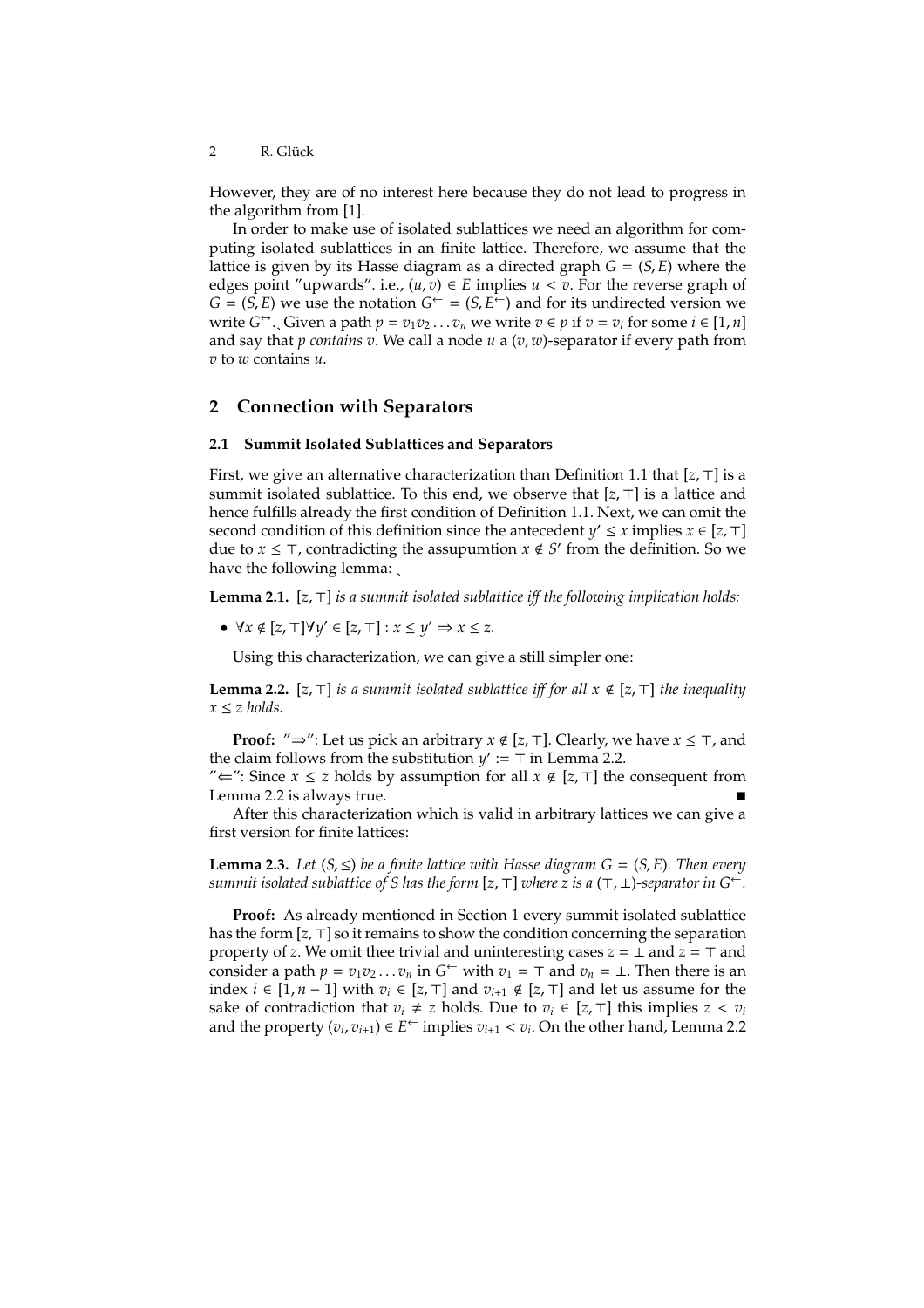implies  $v_{i+1} < z$ . Alltogether, we have  $z < v_i$  and  $v_{i+1} < z$ . But then  $v_{i+1} < v_i$ follows already by transitivity of  $\lt$ , hence  $(v_{i+1}, v_i)$  can not be an edge in the Hasse diagram of S and now  $(v_i, v_{i+1}) \notin E^{\leftarrow}$  contradicts the path property of  $p$ .

Problems like separators in directed graphs can be tackled by modified maxflow algorithms which are in general somehow cumbersome to implement. Luckily, there is a characterization using undirected graphs:

**Theorem 2.4.** Let  $(S, \leq)$  be a finite lattice with Hasse diagram  $G = (V, E)$ . Then every *summit isolated sublattice of S has the form* [ $z$ ,  $\top$ ] *where*  $z$  *is a* ( $\top$ ,  $\bot$ )-separator *in*  $G^{\leftrightarrow}$ .

**Proof:** The claim is obvious for the case  $z \in \{\perp, \top\}$  so let us assume that  $z \notin \{\bot, \top\}$  holds and let us fix an arbitrary path  $p = v_1v_2 \ldots v_n$  in  $G \hookrightarrow$  with  $v_1 = \top$ and  $v_n = \perp$ . Analogously to the proof of Lemma 2.3 there are vertices  $v_i$  and  $v_{i+1}$ with  $v_i$  ∈ [*z*, ⊤] and  $v_{i+1}$  ∉ [*z*, ⊤], and here, too, we claim that  $v_i$  = *z* holds. Due to  $v_i \in [z, \top]$  and  $v_{i+1} \notin [z, \top]$  we have  $(v_i, v_{i+1}) \in E^{\leftarrow}$ . On the other hand, from  $v_i \in [z, \top]$  we conclude that there is a path  $p' = v'_1 v'_2 \dots v'_{n'}$  in  $G^{\leftarrow}$  with  $v'_1 = \top$ ,  $v'_{n'} = v_i$  and  $v'_{i'} \neq z$  for all  $i' \in [1, n']$ . Analogously, there is a path  $p'' = v''_1 v''_2 \dots v''_{n''}$ in *G*<sup>←</sup> with  $v''_1 = v_{i+1}$ ,  $v''_{n''} = ⊥$  and  $v''_{i''} ≠ z$  for all  $i'' ∈ [1, n'']$ . This means that  $v'_1v'_2\dots v'_{n'}v''_1v''_2\dots v''_{n''}$  is a path in *G*<sup> $\leftarrow$ </sup> from ⊤ to ⊥, and the claim follows from Lemma 2.3.

Using a result from [2] this leads to the following corollary:

**Corollary 2.5.** *Given the Hasse diagram* (*S*, *E*) *of a finite lattice S, it can be determined in* O(|*E*|) *time whether S has a nontrivial useful summit isolated sublattice. In the case of existence, a nontrivial useful summit isolated sublattice can be determined also in* O(|*E*|) *time.*

Clearly, this time bound is asymptoticaly optimal. Note that [2] uses only a simple DFS and does not rely on some sophisticated network flow algorithms. Moreover, we can determine (in the case of existence) an inclusion-maximal nontrivial useful summit isolated sublattice in time linear in |*E*|.

#### **2.2 General Isolated Sublattices and Separators**

An approach similar to above leads to the following lemma in the general case:

**Lemma 2.6.** *Let*  $(S, \leq)$  *be a finite lattice with Hasse diagram*  $G = (S, E)$ *. Then all isolated sublattices of S are exactly the intervals* [*x*, *y*] *where x is a* (*y*, ⊥)*-separator in G* <sup>←</sup> *and y is an* (*x*, ⊤)*-separator in G.*

Compared to the computation of summit isolated sublattices we face a much more adversary situation if we want to compute general isolated sublattices. First, we now nothing about the top element of such an isolated sublattices (in a summit isolated sublattice the top element is always the greatest element of the lattice itself). Second, there may be a superlinear number of general sublattices: A chain of length *n* has  $\frac{n(n-1)}{2} - 1$  nontrivial useful isolated sublattices (a linear amount of them, namely  $n - 1$ , are summit isolated sublattices). This seems